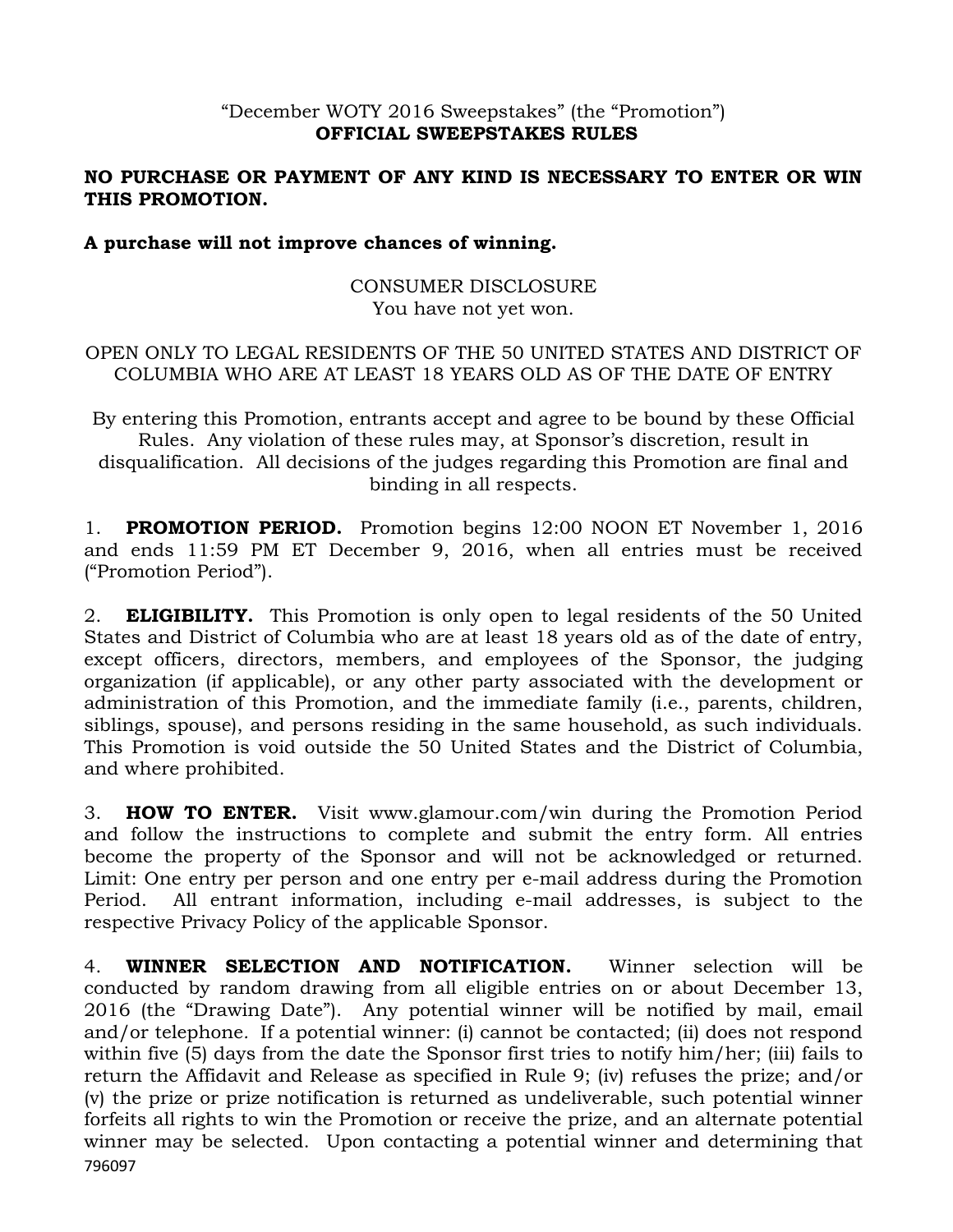he/she has met all eligibility requirements of the Promotion, including without limitation the execution of required waivers, publicity and liability releases and disclaimers, and, at Sponsor's discretion, successful completion of a background check, such individual will be declared the "winner" of the Promotion.

5. **PRIZE DESCRIPTION.** There will be ten (10) winners. The prize is one (1) L'Oreal Paris Elnett Volume Extra Strong Hold Hairspray in 11 oz; one (1) L'Oreal Paris Advanced Haircare Extraordinary Oil Lustrous Oil Serum; one (1) L'Oreal Paris Colour Riche Lip Palette in Plum; one (1) L'Oreal Paris Voluminous Feline Mascara; one (1) L'Oreal Paris Voluminous Liner Noir; one (1) L'Oreal Paris Revitalift Bright Reveal SPF 30 lotion; and one (1) L'Oreal Paris Pure-Clay Mask. The total approximate retail value of the prize package is \$90.93 each.

6. **TAXES.** All federal, state and/or local income and other taxes, if any, are the winner's sole responsibility.

7. **ODDS OF WINNING.** The odds of winning this Promotion depend on the number of eligible entries received.

8. **NO PRIZE TRANSFER OR SUBSTITUTION.** No prize or any portion thereof is transferable or redeemable for cash. No substitutions for prize except by Sponsor, in which case a prize of equal or greater value will be substituted.

796097 9. **CONSENT AND RELEASE.** By entering the Promotion, each entrant releases and discharges the Sponsor, judging organization (if applicable), and any other party associated with the development or administration of this Promotion, their parent, subsidiary, and affiliated entities, and each of their respective officers, directors, members, shareholders, employees, independent contractors, agents, representatives, successors and assigns (collectively, "Sponsor Entities"), from any and all liability whatsoever in connection with this Promotion, including without limitation legal claims, costs, injuries, losses or damages, demands or actions of any kind (including without limitation personal injuries, death, damage to, loss or destruction or property, rights of publicity or privacy, defamation, or portrayal in a false light) (collectively, "Claims"). Except where prohibited: (i) entry into the Promotion constitutes the consent of the entrant, without further compensation, to use his/her name, likeness, biographical data, and contact information for editorial, advertising, marketing, publicity, and administrative purposes by the Sponsor and/or others authorized by the Sponsor; (ii) acceptance of a prize constitutes a release by any winner of the Sponsor Entities of any and all Claims in connection with the administration of this Promotion and the use, misuse, or possession of any prize; (iii) any potential winner may be required to sign an affidavit of eligibility (including social security number) and a liability/publicity release; and (iv) if prize involves travel or activities, any potential winner and travel companion (if applicable) may be required to execute releases of the Sponsor from any and all liability with respect to participation in such travel/activities and/or use of the prize. Fullyexecuted affidavits and releases must be received by Sponsor within five (5) days from the date that Sponsor first tries to notify the potential winner. Sponsor may conduct a background check to confirm any potential winner's eligibility and compliance with these rules. By entering, you agree to cooperate reasonably with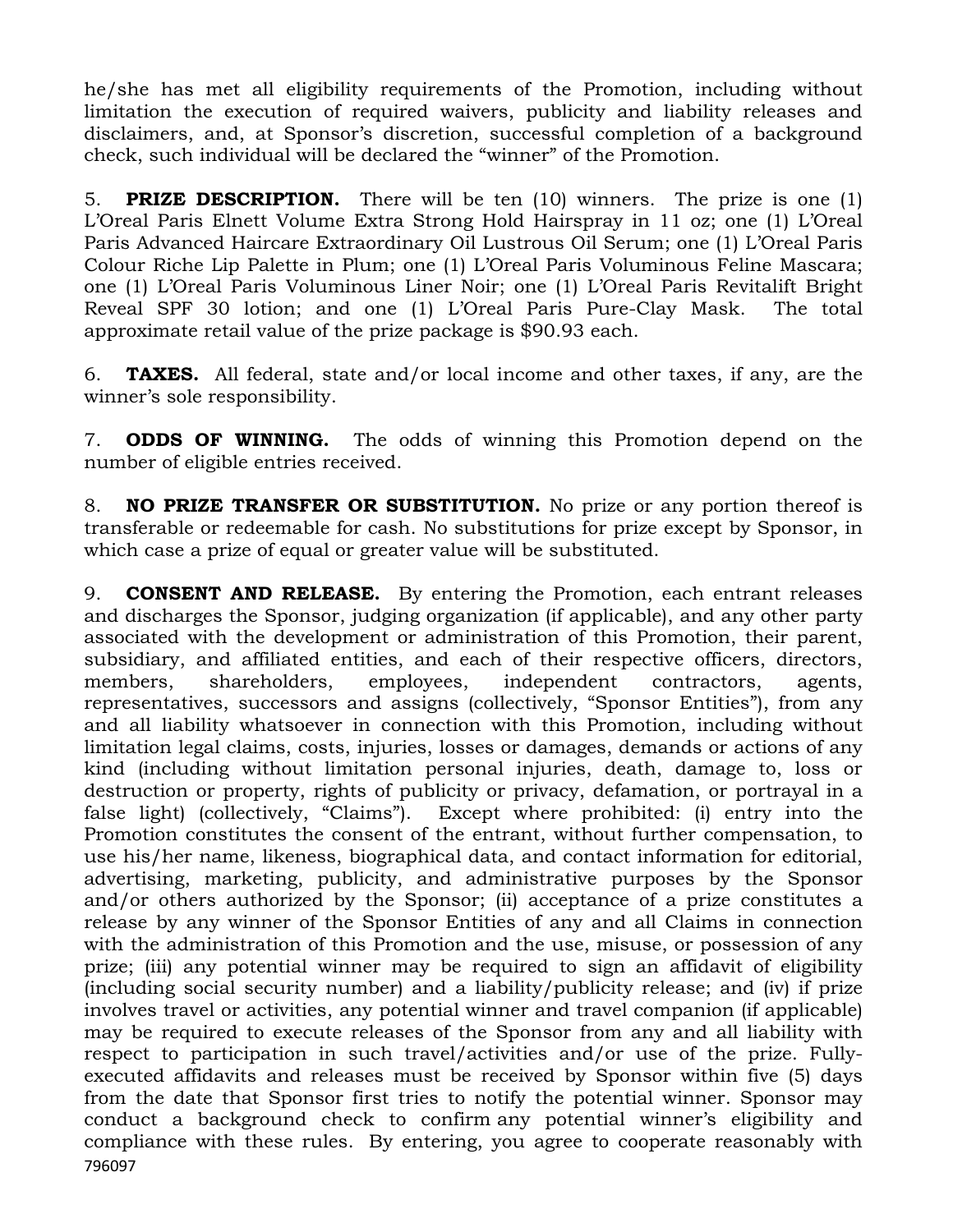any such background check. If the prize includes participation in any public event(s) or publicity, or if Sponsor Entities intend to publicize the winner in any way, and if a background check reveals that a potential winner has engaged in conduct that could damage the reputation or business of any Sponsor Entity, as determined by Sponsor in its discretion, the potential winner may be disqualified and the prize may be awarded to an alternate winner. If winner is deemed to be a minor under the jurisdiction of his/her residence, the prize will be awarded in the name of his/her parent or legal guardian who must execute the necessary affidavit and release and, if applicable, must accompany winner on the trip (no additional travel expenses will be awarded should a parent or legal guardian be required to accompany the winner on the trip)*.*

796097 10. **DISCLAIMERS.** (i) Sponsor not responsible for entries that are lost, late, misdirected, incorrect, garbled, or incompletely received, for any reason, including by reason of hardware, software, browser, or network failure, malfunction, congestion, or incompatibility at Sponsor's servers or elsewhere. In the event of a dispute, entries will be deemed submitted by the authorized account holder of the e-mail address submitted at the time of entry. "Authorized account holder" is defined as the natural person who is assigned to an e-mail address by an Internet Access Provider, online service provider, or other organization (e.g., business, educational institute) that is responsible for assigning e-mail addresses for the domain associated with the submitted e-mail address. (ii) Sponsor, in its sole discretion, reserves the right to disqualify any person tampering with the entry process or the operation of the web site or otherwise attempting to undermine the legitimate operation of the Promotion. Use of bots or other automated process to enter is prohibited and may result in disqualification at the sole discretion of Sponsor. (iii) Sponsor further reserves the right to cancel, terminate or modify the Promotion if it is not capable of completion as planned, including by reason of infection by computer virus, bugs, tampering, unauthorized intervention, force majeure or technical failures of any sort. (iv) Sponsor Entities are not responsible for errors in the administration or fulfillment of this Promotion, including without limitation mechanical, human, printing, distribution or production errors, and may cancel, terminate or modify this Promotion based upon such error at its sole discretion without liability. In no event will Sponsor be responsible for awarding more than the number of prizes specified in these rules. (v) In the event this Promotion is cancelled or terminated, pursuant to subparagraph (iii) or (iv), Sponsor, in its sole discretion, may elect to hold a random drawing from among all eligible entries received up to the date of discontinuance for any or all of the prizes offered herein. (vi) SPONSOR ENTITIES MAKE NO WARRANTIES, REPRESENTATIONS OR GUARANTEES, EXPRESS OR IMPLIED, IN FACT OR IN LAW, AS REGARDS THIS PROMOTION OR THE MERCHANTABILITY, QUALITY OR FITNESS FOR A PARTICULAR PURPOSE REGARDING ANY PRIZE OR ANY COMPONENT OF ANY PRIZE. (vii) CAUTION: ANY ATTEMPT BY AN ENTRANT TO DELIBERATELY DAMAGE THE WEBSITE OR UNDERMINE THE LEGITIMATE OPERATION OF THIS PROMOTION MAY BE A VIOLATION OF CRIMINAL AND/OR CIVIL LAWS, AND SHOULD SUCH AN ATTEMPT BE MADE, SPONSOR RESERVES THE RIGHT TO SEEK REMEDIES AND DAMAGES (INCLUDING WITHOUT LIMITATION ATTORNEYS' FEES) FROM ANY SUCH ENTRANT TO THE FULLEST EXTENT OF THE LAW, INCLUDING CRIMINAL PROSECUTION. (viii) The value(s) of the prize(s) set forth above represent Sponsor's